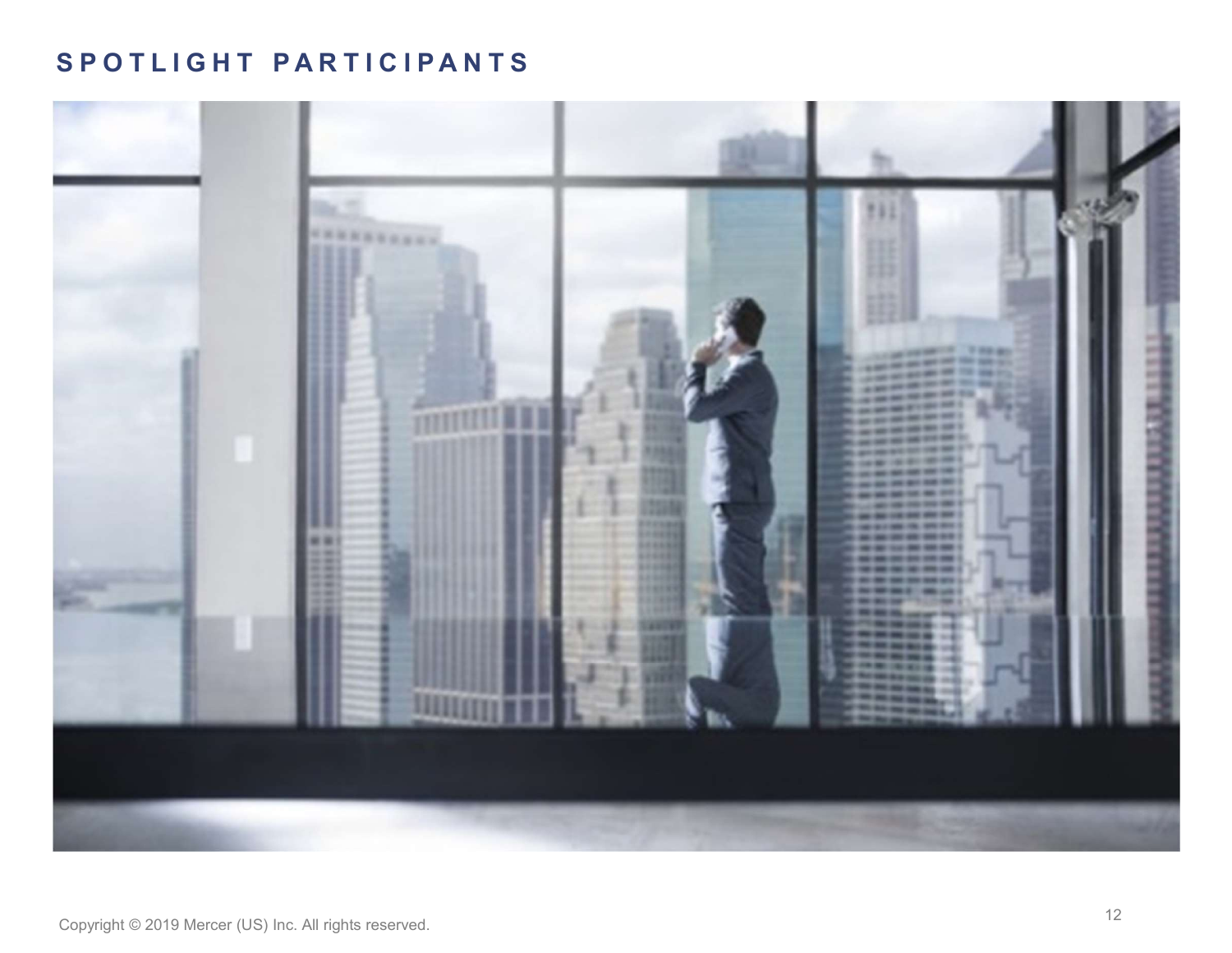**ORGANIZATION LISTING**<br>
Minnesota Mining & Manufacturing)<br>
Allas Energy Group LLC<br>
ARE Television Networks<br>
ARE Television Networks<br>
ARE Television Networks<br>
AD. Smith Corporation (Cultor Southern California Health Care Fo

3M (Minnesota Mining & Manufacturing) Atlas Energy Group LLC City of Overland Park, KS Cleveland Indians Baseball Co. A&E Television Networks Auburn University City of Winston-Salem, NC CliftonLarsonAllen, LLP  $\begin{tabular}{l|c|c|c|c|c|c|c|c} \multicolumn{3}{c}{\textbf{A.M.}} & \multicolumn{3}{c}{\textbf{A.M.}} & \multicolumn{3}{c}{\textbf{A.M.}} & \multicolumn{3}{c}{\textbf{A.M.}} & \multicolumn{3}{c}{\textbf{A.M.}} & \multicolumn{3}{c}{\textbf{A.M.}} & \multicolumn{3}{c}{\textbf{A.M.}} & \multicolumn{3}{c}{\textbf{A.M.}} & \multicolumn{3}{c}{\textbf{A.M.}} & \multicolumn{3}{c}{\textbf{A.M.}} & \multicolumn{3}{c}{\textbf{A.M.$ **American Automobile Association, Inc., The Automobile Automobile Automobile Automobile Club of Southern Cabot Oil Cabot Oil Cabot Oil Cabot Oil Cabot Oil Cabot Oil Cabot Oil Cabot Oil Cabot Oil Cabot Oil Cabot Oil Cabot** Accenture LLP AXA XL Cactus Feeders, Inc. CNO Financial Group  $\begin{tabular}{l|c|c|c|c|c} \multicolumn{1}{c}{\textbf{A. B. B.}} \multicolumn{1}{c}{\textbf{A. B.}} \multicolumn{1}{c}{\textbf{A. B.}} \multicolumn{1}{c}{\textbf{A. B.}} \multicolumn{1}{c}{\textbf{A. B.}} \multicolumn{1}{c}{\textbf{A. B.}} \multicolumn{1}{c}{\textbf{A. B.}} \multicolumn{1}{c}{\textbf{A. B.}} \multicolumn{1}{c}{\textbf{A. B.}} \multicolumn{1}{c}{\textbf{A. B.}} \multicolumn{1}{c}{\textbf{A. B.}} \mult$ Advance Auto Parts Baltimore Orioles California Endowment, The CNX Resources ADVICS North America, Inc. Bank of the Ozarks, Inc. California ISO Colorado Rockies Baseball Club  $\begin{tabular}{l|c|c|c|c|c|c|c|c} \textbf{A} & \textbf{B} & \textbf{B} & \textbf{C} & \textbf{D} & \textbf{D} & \textbf{E} & \textbf{S} & \textbf{S} & \textbf{S} & \textbf{S} & \textbf{S} & \textbf{S} & \textbf{S} & \textbf{S} & \textbf{S} & \textbf{S} & \textbf{S} & \textbf{S} & \textbf{S} & \textbf{S} & \textbf{S} & \textbf{S} & \textbf{S} & \textbf{S} & \textbf{S} & \textbf{S} & \textbf{S} &$ AECOM Enterprise Baptist Health - FL Cambia Health Solutions (Regence Group) Coca-Cola Company, Inc., The AECOM Management Services Crestline Hotels & Resorts, LLC Canadian Imperial Bank of Commerce COG Operating, LLC **ORGANIZATION LISTING**<br>
AMENDAMENTAL COMPANY COMPANY CONTINUES COMPONIES COMPANY COMPANY COMPANY COMPANY COMPANY CONTINUES CONTINUES COMPANY CONTINUES CONTINUES CONTINUES CONTINUES CONTINUES CONTINUES CONTINUES CONTINUES **ORGANIZATION LISTING**<br>
Alternative Membre Affinitive Credit Credit Credit Credit Credit Credit Credit Credit Credit Credit Credit Credit Credit Credit Credit Credit Credit Credit Credit Credit Credit Credit Credit Credit  $\begin{tabular}{c|c|c|c|c|c} \multicolumn{3}{c}{\textbf{A} & \textbf{B} & \textbf{C} & \textbf{A} & \textbf{B} & \textbf{C} & \textbf{C} & \textbf{D} & \textbf{D} & \textbf{D} & \textbf{D} & \textbf{D} & \textbf{D} & \textbf{D} & \textbf{D} & \textbf{D} & \textbf{D} & \textbf{D} & \textbf{D} & \textbf{D} & \textbf{D} & \textbf{D} & \textbf{D} & \textbf{D} & \textbf{D} & \textbf{D} & \textbf{D} & \textbf{$  $\begin{tabular}{|c||c||c|} \hline \textbf{R} \textbf{G} \textbf{A} \textbf{N} \textbf{I} \textbf{Z} \textbf{A} \textbf{Y} \textbf{I} \textbf{A} \textbf{Y} \textbf{I} \textbf{X} \textbf{X} \textbf{X} \textbf{X} \textbf{X} \textbf{X} \textbf{X} \textbf{X} \textbf{X} \textbf{X} \textbf{X} \textbf{X} \textbf{X} \textbf{X} \textbf{X} \textbf{X} \textbf{X} \textbf{X} \textbf{X} \textbf{X} \textbf{X} \textbf{X$ **ORGANIZATION LISTING**<br>
AMERICAN INTERNATION CONTECTIVE CONTECTIVE CONTECTIVE CONTECTIVE CONTECTIVE CONTECTIVE CAPITAL CONTECTIVE CAP<br>
ACCORD CONTECTIVE CONTECTIVE CAPITAL CONTECTIVE CAPITAL CONTECTIVE CONTECTIVE CONTECTI Aimbridge Hospitality Baylor College of Medicine CarMax Auto Superstores, Inc. Columbia University American Institutes for Research BB&T Corporation Carilion Clinic Columbus McKinnon Corporation Air Liquide USA Blue Cross Blue Shield of Kansas Carrix, Inc. Commonwealth of Kentucky Air Products and Chemicals, Inc. Blue Cross Blue Shield of Massachusetts Carroll Electric Membership Corporation Commonwealth of Virginia **ORGANIZATION LISTING**<br> **Although Structure Company Cross Blue Cross Blue Cross Blue Cross Blue Cross Blue Cross Blue Cross Blue Cross Blue Cross Blue Cross Blue Cross Blue Cross Blue Cross Blue Cross Blue Cross Blue Cros**  $\begin{tabular}{|c||c||c|} \hline \multicolumn{3}{|c||c|} \hline \multicolumn{3}{|c||c|} \hline \multicolumn{3}{|c||c|} \hline \multicolumn{3}{|c||c|} \hline \multicolumn{3}{|c||c|} \hline \multicolumn{3}{|c||c|} \hline \multicolumn{3}{|c||c|} \hline \multicolumn{3}{|c||c|} \hline \multicolumn{3}{|c||c|} \hline \multicolumn{3}{|c||c|} \hline \multicolumn{3}{|c||c|} \hline \multicolumn{3}{|c||c|} \hline \multicolumn{3}{|c||c$ AllCells, LLC BeIN Sports, LLC Catholic University of America, The Connexus Energy AllianceBernstein L.P. Bellevue Hospital, The Celgene Corporation ConocoPhillips Company **ORGANIZATION LISTING**<br> **Altress of Exception Cooperation Cooperation Cooperation Cooperation Cooperation Central Aleganisation Central Altress (Cooperation Central Aleganisation Central Aleganisation Central Aleganisatio** AMC Networks Bessemer Trust Company Central Hudson Gas and Electric Corp. Conservation International AMCOR Rigid Plastics BevMo! Central Virginia Electric Cooperative Constellation Brands **34 American Bankers Association Bankers Association Bankers Association Bankers Association Bankers Association Bankers Association Bankers Association Bankers Association Bankers Association Bankers Association Bankers ORGANIZATION LISTING** CHEMINATION CHANNEL COMPRESS COMPRESS COMPRESS COMPRESS COMPRESS COMPRESS CONTINUES CONTINUES CONTINUES CONTINUES COMPRESS CONTINUES CONTINUES CONTINUES CONTINUES CONTINUES CONTINUES CONTINUES CONTI American Gas Association Big Y Foods, Inc. CHANEL, Inc. Continental - Rubber Although the Research in the Temp Crass Co. Inc. Bill and the Cooperation Co. Inc. Inc. Co. Inc. Inc. Co. Inc. Co. Inc. Inc. Co. Inc. Co. Inc. Inc. Co. Inc. Co. Inc. Co. Inc. Inc. Co. Inc. Inc. Co. Inc. Inc. Co. Inc. Inc. American Petroleum Institute Bill Barrett Corporation Charles River Laboratories International, Inc. Core Laboratories 30.1.100 - 2002 - 2002 - 2002 - 2002 - 2002 - 2002 - 2002 - 2002 - 2002 - 2002 - 2002 - 2002 - 2002 - 2002 - 2002 - 2002 - 2002 - 2002 - 2002 - 2002 - 2002 - 2002 - 2002 - 2002 - 2002 - 2002 - 2002 - 2002 - 2002 - 2002 -After the main insurance of the main internal internal internal internal internal internal internal internal internal internal internal internal internal internal internal internal internal internal internal internal inte An Entertainment is the material of the Charton Charter Cornicle of the Charton Charton Cornicle of the Charton Charton Charter Charton Cornicle of the Charton Charton Charton Charton Charton Charton Charton Charton Charto American American Chesapeake Energy Company Company (North America) (North America) (North America) (North America)<br>
Apple The Company Company Company Company Company Company Company Company Company Company Company Compan Amgenta Liberal Manuel Constitute Constitute Constitute Constitute Constitute Constitute Constitute Constitute Constitute Constitute Constitute Constitute Constitute Constitute Constitute Constitute Constitute Constitute Amica Mutual Insurance Company and the Company and Company insurance Company insurance Company and Company and Company and Company and Company and Company and Company and Company and Company and Company and Covenant Care C Anadarko Petroleum Corporation BMW of North America, Chicago Corporation Corporation Corporation Corporation Corporation Corporation Corporation Corporation Corporation Corporation Corporation Corporation Corporation Corp Anderson is the BNSF Rail of the Company of the Company of the Company of the Company of the Company of the Company of the Company of the Company of the Company of the Company of the Company of the Company of the Company Andrew Company of Company and the Mandrew W. Mellon Foundation, The Children's Company and the Children's Credence Company and the Company and Clinics Credence Management Solutions, LLCCC in the Company of Credence Manag annie E. Casey Mannie Annie E. Ann. (2000) (2000) (2000) (2000) (2000) (2000) (2000) (2000) (2000) (2000) (2000) (2000) (2000) (2000) (2000) (2000) (2000) (2000) (2000) (2000) (2000) (2000) (2000) (2000) (2000) (2000) (200 **ACCONS Internal Corporation Corporation Corporation Corporation Corporation Corporation Corporation Corporation Corporation Corporation Corporation Corporation Corporation Corporation Corporation Corporation Corporation** Apple Society Mathematics of the Club Conservation of the state of the state of the state of the state of the state of the state of the state of the state of the state of the state of the state of the state of the state o Archer de Company and the minimum of the company of the company of the company of the company of the company of the company of the company of the company of the company of the company of the company of the company of the Applementation is the corporation of the state of the state of the state of the state of the state of the state of the state of the state of the state of the state of the state of the state of the state of the state of th Application and the state of the state of the state of the state of the state of the state of the state of the state of the state of the state of the state of the state of the state of the state of the state of the state Amizona beneficts Controlling and the controlling of the controlling of the controlling of the controlling of the controlling of the controlling of the controlling of the controlling of the controlling of the controllin Archain Prior Cooperation and the Cooperation Cooperation in the Cooperation of the Cooperation of the Cooperation of the Cooperation of the Cooperation of the Cooperation of the Cooperation of the Cooperation of the Coop American Lettrace Computer of the Computer of Capital Capital Capital Capital Capital Capital Capital Capital Capital Capital Capital Capital Capital Capital Capital Capital Capital Capital Capital Capital Capital Capital ARYZTA Brown University Citigroup Inc. Cumulus Media Asahi Kasei Plastics North America, Inc. Bombardier Recreational Products City of Greensboro, NC CUNA Mutual Group Ascent Resources Management Controlline (Controlline Controlline Controlline Controlline Controlline Controlline Controlline Controlline Controlline Controlline Controlline Controlline Controlline Controlline Controlline Asset Librer of the County of City of City of City of City of City of City of City of City of City of City of City of City of City of City of City of City of City of City of City of City of City of City of City of City of Associated Wholesale The Material Company and the substitution of the substitution of the substitution of the substitution of the substitution of the substitution of the substitution of the substitution of the substitutio Associated Bank Burberry 2002, and the steady of City of City of City of City of City of City of City of City of City of City of City of City of City of City of City of City of City of City of City of City of City of City Assurance of the state of the state of the control of the control of the control of the control of the control of the control of the control of the control of the control of the control of the control of the control of th Athene is easy of the set of the corporation City of the set of the corporation City of Charlotte, Inc. Corporation City of Charlotte, Inc. Corporation City of Charlotte, Inc. Corporation City of Charlotte, Inc. Corporati Atlanta Braves City of Clarks in the Company of Clarksville, Company of Clarksville, Company of Clarksville, Company of Clarksville, Braves City of Clarksville, Braves City of Clarksville, The Clarksville, The Company o American terms in the container of the main container of the main container and the container of the main container and the container of the main container and the container of the main container and the container of the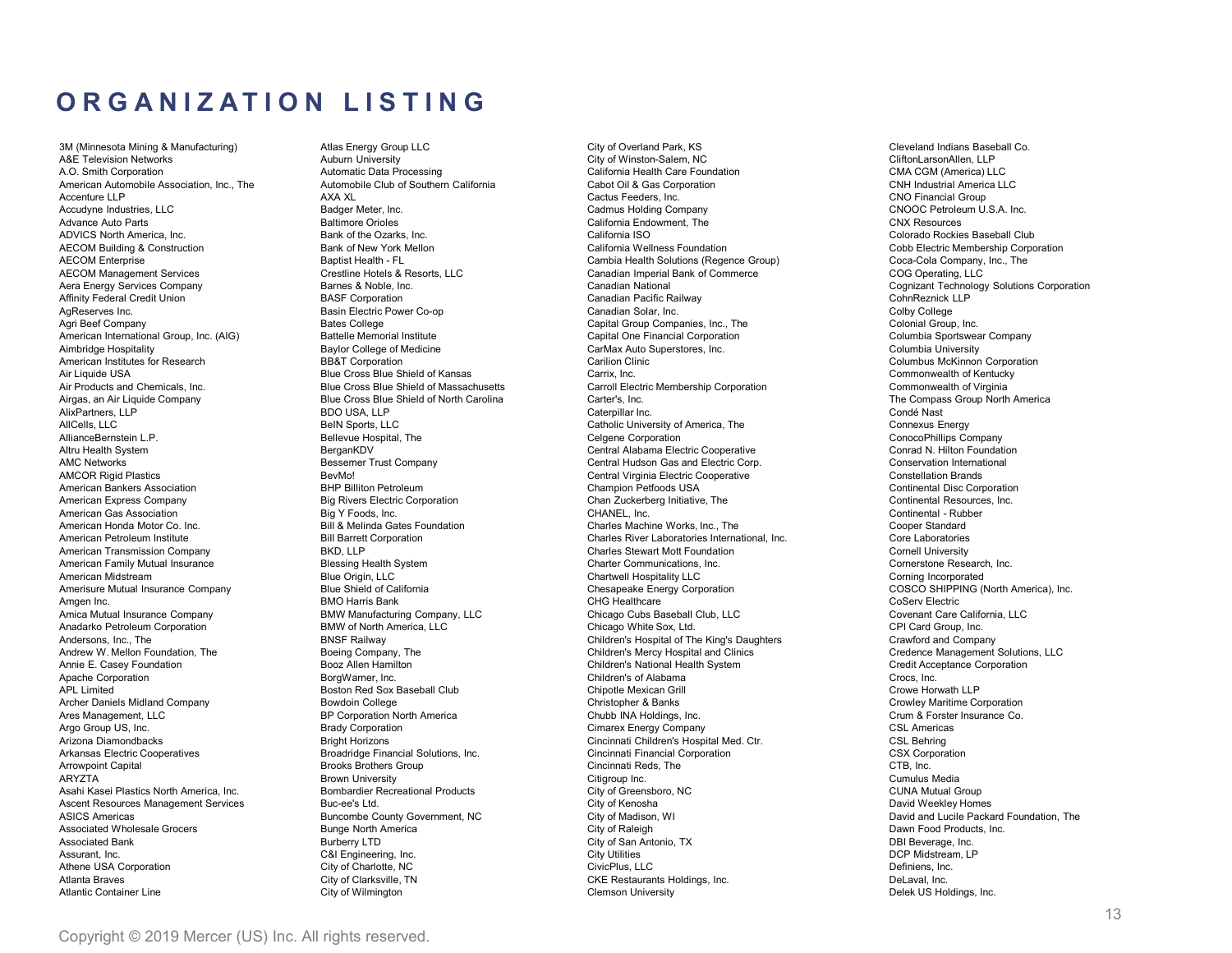ORGANIZATION LISTING<br>
Delta Air Lines, Inc. (Partial dental of New Jersey, Inc. Provide Brack of Provide Brack of Provide Brack of<br>
Delta Derhal of New Jersey, Inc. From Foundation Term and Harry B. Helmsley Charitable Tru

Delta Air Lines, Inc. Flowserve Corporation Helios Education Foundation Henry J. Kaiser Family Foundation, The Delta Dental of New Jersey, Inc. FN America, LLC Leona M. and Harry B. Helmsley Charitable Trust Kansas City Royals Baseball Corporation DENSO Manufacturing Tennessee Inc. Focus Brands Helzberg Diamonds Kansas City Southern Railway Company,The Denver Public Schools Ford Foundation, The Herc Rentals Inc. Kawasaki Motors Manufacturing Corp., U.S.A  $\begin{tabular}{l|c|c|c|c|c|c|c} \multicolumn{3}{c}{\textbf{DR} & \textbf{DR} & \textbf{DR} & \textbf{DR} & \textbf{DR} & \textbf{DR} & \textbf{DR} & \textbf{DR} & \textbf{DR} & \textbf{DR} & \textbf{DR} & \textbf{DR} & \textbf{DR} & \textbf{DR} & \textbf{DR} & \textbf{DR} & \textbf{DR} & \textbf{DR} & \textbf{DR} & \textbf{DR} & \textbf{DR} & \textbf{DR} & \textbf{DR} & \textbf{DR} & \textbf{DR} & \textbf{DR} & \textbf{DR} & \$  $\begin{tabular}{l|c|c|c|c|c} \hline \textbf{Q} & \textbf{G} & \textbf{A} & \textbf{B} & \textbf{C} & \textbf{B} & \textbf{B} & \textbf{B} & \textbf{C} & \textbf{D} & \textbf{D} & \textbf{D} & \textbf{D} & \textbf{D} & \textbf{D} & \textbf{D} & \textbf{D} & \textbf{D} & \textbf{D} & \textbf{D} & \textbf{D} & \textbf{D} & \textbf{D} & \textbf{D} & \textbf{D} & \textbf{D} & \textbf{D} & \textbf{D} & \textbf$ Detroit Tigers, Inc. FourPoint Energy, LLC Hess Corporation Kern Health Systems  $\begin{tabular}{l|c|c|c|c|c|c|c|c} \multicolumn{2}{c}{\textbf{DR} & \textbf{DR} & \textbf{DR} & \textbf{DR} & \textbf{DR} & \textbf{DR} & \textbf{DR} & \textbf{DR} & \textbf{DR} & \textbf{DR} & \textbf{DR} & \textbf{DR} & \textbf{DR} & \textbf{DR} & \textbf{DR} & \textbf{DR} & \textbf{DR} & \textbf{DR} & \textbf{DR} & \textbf{DR} & \textbf{DR} & \textbf{DR} & \textbf{DR} & \textbf{DR} & \textbf{DR} & \textbf{DR} & \textbf{DR$ DFS Group, LP Freeport LNG Hilcorp Energy Company Kia Motors America, Inc. **DRGANIZATION LISTING**<br>Deve Methods, Recording Thromason Company, The Company of the Company of the Company of the Company of the Company<br>Development Company, The Company, The Company, The Company of the Company of the Co Diaspora Talktime, Inc. Fruit of the Loom, Inc. Hilton Worldwide Kinder Morgan, Inc. **DRGANIZATION LISTING**<br>
DICK ARE CORPORATION LISTING<br>
DELANDRENT CORPORATION CORPORATION CORPORATION CORPORATION CONTINUES CONTINUES CONTINUES CORPORATION CORPORATION CORPORATION CORPORATION CORPORATION CONTINUES<br>
DEVICE Dimension Development Company Garmin International, Inc. Hospital Sisters Health System Klein Tools, Inc. Direct Supply, Inc. Gartner, Inc. Houston McLane Company, Inc. (Astros) Knights of Columbus  $\begin{array}{|c|c|c|c|c|} \hline \textbf{0} & \textbf{0} & \textbf{0} & \textbf{0} & \textbf{0} & \textbf{0} & \textbf{0} & \textbf{0} & \textbf{0} & \textbf{0} & \textbf{0} & \textbf{0} & \textbf{0} & \textbf{0} & \textbf{0} & \textbf{0} & \textbf{0} & \textbf{0} & \textbf{0} & \textbf{0} & \textbf{0} & \textbf{0} & \textbf{0} & \textbf{0} & \textbf{0} & \textbf{0} & \textbf{0} & \textbf{0} & \textbf{$ **DRGANIZATION LISTING**<br>
Discovery Natural Resources LLC Gateway Hospitality Group, and the control of the same of social properties L<br>
DISCOVERIGENCY (See The Control of the Same of the Control of the Same of the Same of **DRGANIZATION LISTING**<br>
SENATHE REVIS TING<br>
DISK ART AND RESERVE CORPORATION CORPORATION CORPORATION CORPORATION CORPORATION CORPORATION<br>
DISK ART AND CORPORATION CORPORATION CORPORATION CORPORATION CORPORATION CORPORATIO  $\begin{tabular}{|c||c||c|} \hline \multicolumn{3}{|c||c|} \hline \multicolumn{3}{|c||c|} \hline \multicolumn{3}{|c||c|} \hline \multicolumn{3}{|c||c|} \hline \multicolumn{3}{|c||c|} \hline \multicolumn{3}{|c||c|} \hline \multicolumn{3}{|c||c|} \hline \multicolumn{3}{|c||c|} \hline \multicolumn{3}{|c||c|} \hline \multicolumn{3}{|c||c|} \hline \multicolumn{3}{|c||c|} \hline \multicolumn{3}{|c||c|} \hline \multicolumn{3}{|c||c$ **DRGANIZATION LISTING**<br>
SERVICES COMPANY INTERFERENCES (SEE COMPANY PROPERTY ASSESSMENT PROPERTY ASSESSMENT PROPERTY ASSESSMENT PROPERTY ASSESSMENT PROPERTY AND A COMPANY OF COMPANY OF COMPANY OR THE COMPANY OF COMPANY OF Charles Stark Draper Laboratory, Inc., The Georgia System Operations Huntington Lancaster General Hospital  $\begin{array}{|c|c|c|c|c|} \hline \textbf{G} & \textbf{R} & \textbf{S} & \textbf{S} & \textbf{S} & \textbf{S} & \textbf{S} & \textbf{S} & \textbf{S} & \textbf{S} & \textbf{S} & \textbf{S} & \textbf{S} & \textbf{S} & \textbf{S} & \textbf{S} & \textbf{S} & \textbf{S} & \textbf{S} & \textbf{S} & \textbf{S} & \textbf{S} & \textbf{S} & \textbf{S} & \textbf{S} & \textbf{S} & \textbf{S} & \textbf{S} & \textbf{$  $\begin{tabular}{|c||c||c|} \hline \multicolumn{3}{|c||c|} \hline \multicolumn{3}{|c||c|} \hline \multicolumn{3}{|c||c|} \hline \multicolumn{3}{|c||c|} \hline \multicolumn{3}{|c||c|} \hline \multicolumn{3}{|c||c|} \hline \multicolumn{3}{|c||c|} \hline \multicolumn{3}{|c||c|} \hline \multicolumn{3}{|c||c|} \hline \multicolumn{3}{|c||c|} \hline \multicolumn{3}{|c||c|} \hline \multicolumn{3}{|c||c|} \hline \multicolumn{3}{|c||c$ Dun & Bradstreet Corporation, The Gilead Sciences, Inc. Hyundai Merchant Marine America, Inc. Lawrence Livermore National Laboratory  $\overline{OR G}$   $\overline{OR G}$   $\overline{OR G}$   $\overline{OR G}$   $\overline{OR G}$   $\overline{OR G}$   $\overline{OR G}$   $\overline{OR G}$   $\overline{OR G}$   $\overline{OR G}$   $\overline{OR G}$   $\overline{OR G}$   $\overline{OR G}$   $\overline{OR G}$   $\overline{OR G}$   $\overline{OR G}$   $\overline{OR G}$   $\overline{OR G}$   $\overline{OR G}$   $\overline{OR G}$   $\overline{OR G}$   $\overline{OR G}$  CARIZATION LISTING SERIES SERIES SERIES SERIES SERIES SERIES SERIES SERIES SERIES SERIES SERIES SERIES SERIES SERIES SERIES SERIES SERIES SERIES SERIES SERIES SERIES SERIES SERIES SERIES SERIES SERIES SERIES SERIES SERIES **EXAMBER ANTION LISTING**<br>
Schedule and Company, the company of the company of the company of the company of the company of the company of the company of the company of the company of the company of the company of the comp Edward Jones GNUING CONTIER (STING SECTION AND RESERVE CONTIER SECTION ANALYSES-OF COMMUNITY CONTIER SECTION AND RESERVE CONTIER SECTION AND RESERVE CONTIER SECTION AND RESERVE CONTIER SECTION AND RESERVE COMMUNITY CONTIE Che Articles (a) TING TING However the cooperation of the cooperation of the cooperation of the cooperation of the cooperation of the cooperation of the cooperation of the cooperation of the cooperation of the cooperation  $\begin{array}{|c|c|c|c|c|c|} \hline \textbf{G} & \textbf{G} & \textbf{H} & \textbf{G} & \textbf{S} & \textbf{S} & \textbf{S} & \textbf{S} & \textbf{S} & \textbf{S} & \textbf{S} & \textbf{S} & \textbf{S} & \textbf{S} & \textbf{S} & \textbf{S} & \textbf{S} & \textbf{S} & \textbf{S} & \textbf{S} & \textbf{S} & \textbf{S} & \textbf{S} & \textbf{S} & \textbf{S} & \textbf{S} & \textbf{S} & \textbf{S} & \text$ Elliott Davis, LLC General Plastics & Composites, LP Illinois Tool Works, Inc. Lehigh Hanson Inc. Cale At Franchise Constitution (a method of the state of the state of the state of the state of the state of the state of the state of the state of the state of the state of the state of the state of the state of the stat Companies Companies Companies Grange Companies (System and the state of the state of the state of the state of the state of the state of the state of the state of the state of the state of the state of the state of the st Company of the second of the second of the Great Company of the Stevens Innventures Company Inner Company Inner Company Inner Company Inner Company Inner Company Inner Company Inner Company Inner Company Inner Company Inn Services Company in the Company of the Company of the Company of the Company of the Company of the Company of the Company of the Company of the Company of the Company of the Company of the Company of the Company of the Co Energizer Holdings, Inc. Great Plains Energy, Inc.- KCPL Integris Health LG&E and KU Energy, LLC. Energy Insurance Mutual Great Manual Great Manual Great Manual Great Manual Great Manual Great Manual Great Manual Great Manual Great Manual Great Manual Great Manual Great Manual Great Manual Great Manual Great Manual Gr ENGIRE INTERFERIENCE CORPORATION CORPORATION INTERFERIENCE CORPORATION INTERFERIENCE CORPORATION CORPORATION INTERFERIENCE CORPORATION INTERFERIENCE CORPORATION INTERFERIENCE CORPORATION INTERFERIENCE CORPORATION INTERFER Ensign Services, Inc. The Control of the Control of the Control of the Control of the Control of the Care of Care Centers of Control of the Control of the Control of the Care of Care Centers of Care Centers of Care Center EOG Resources, Inc. Grundford interstates, Inc. Grundford interstates, Inc. Grundford interstates, Inc. Grundford internal corporation internal corporation Internal corporation Internal corporation Internal corporation I EP Energy, L.C Committee Committee Committee Committee Committee Committee Committee Committee Lighthouse Committee Committee Committee Committee Committee Committee Committee Committee Committee Committee Committee Commi Equipax, Inc. Guadalupe Cooperation (1990) (1992) (1992) (1992) (1993) (1993) (1993) (1993) (1993) (1993) (1993) (1993) (1993) (1993) (1993) (1993) (1993) (1993) (1993) (1993) (1993) (1993) (1993) (1993) (1993) (1993) (199 Equinor ASA Guilford County County County of the County of the County of the County County County County County County County County County County County County County County County County County County County County Coun ercore areas of the principle of the county of the county of the county of the county of the county of the county of the county of the county of the county of the county of the county of the county of the county of the co Company is the company of the company of the company of the company of the company of the company of the company of the company of the company of the company of the company is the company of the company is the company of Evere Company (and Europe Company 19) (and Europe Company Halliburton Company Halliburton Company ISACA Lockheed Company Hall Company ISACA Lockheed Martin Company ISACA Lockheed Martin Company ISACA Lockheed Martin Corpo Sheet of the Corporate Corporate Cardial Corporate Cardial Corporate Create Create Corporate Corporate Corporate Cardial Create Create Create Corporate Cardial Corporate Corporate Corporate Corporate Create Corporate Corpo Express Scripts Hamburg Sud North America, Inc. Isuzu North America Corporation Los Angeles Dodgers Some blood to come in the first of the state of the state of the state of the state of the state of the state of the state of the state of the state of the state of the state of the state of the state of the state of the Facebook of the state of the state of the state of the state of the state of the state of the state of the state of the state of the state of the state of the state of the state of the state of the state of the state of  $\frac{1}{2}$  Creek Facebook Creek Farm & The Creek Facebook Creek Facebook Creek Farm & The Facebook Creek Facebook Creek Facebook Creek Facebook Creek Facebook Creek Facebook Creek Facebook Creek Facebook Creek Facebook Cre FANUC CONTENT CONFERENCE CORPORATION (AMERICA) THE CORPORATION CONTENT CONFERENCE CONFERENCE CORPORATION CONFERENCE CORPORATION (AMERICA) CORPORATION (AMERICA) CORPORATION CONFERENCE CONFERENCE CONFERENCE CONFERENCE CONFE Framers Electric Cooperation (1990) (1990) (1990) (1990) (1990) (1990) (1990) (1990) (1990) (1990) (1990) (1990) (1990) (1990) (1990) (1990) (1990) (1990) (1990) (1990) (1990) (1990) (1990) (1990) (1990) (1990) (1990) (19 Frastrometering in the the county of the county of the county of the county of the county of the county of the county of the county of the county of the county of the county of the county of the county of the county of th See Exception of the University of the University of the University of the University of the University of the University of the University of the University of the University of the University of the University of the Company Federates Company Federates Company (and Company Federates Company Federates Company Federates Group, Inc. Jane Street Group, Inc. Jane Street Group, Inc. Jane Street Group, Inc. Jane Street Group, Inc. Jane Stree Strait Constitution (a constitution of the strait of the strait of the strait of the strait of the strait of the strait of the strait of the strait of the strait of the strait of the strait of the strait of the strait of Fifth Third Bank Haverty Companies (1992) (1993) (1993) (1993) (1993) (1993) (1993) (1993) (1993) (1993) (1993) (1993) (1993) (1993) (1993) (1993) (1993) (1993) (1993) (1993) (1993) (1993) (1993) (1993) (1993) (1993) (1993 First Horizon America Corporation (1990) and the Corporation National Corporation (1990) and the Corporation Hamiltonia Corporation (1990) and the Corporation Hamiltonia Corporation (1990) and the Corporation (1990) and t Florida Care is the conservation of the interest of the corporation of the corporation of the corporation of the corporation of the corporation of the corporation of the corporation of the corporation of the corporation o Florida Keys (1993) (2003) (2003) (2003) (2003) (2003) (2003) (2003) (2003) (2003) (2003) (2003) (2003) (2003) (2003) (2003) (2003) (2003) (2003) (2003) (2003) (2003) (2003) (2003) (2003) (2003) (2003) (2003) (2003) (2003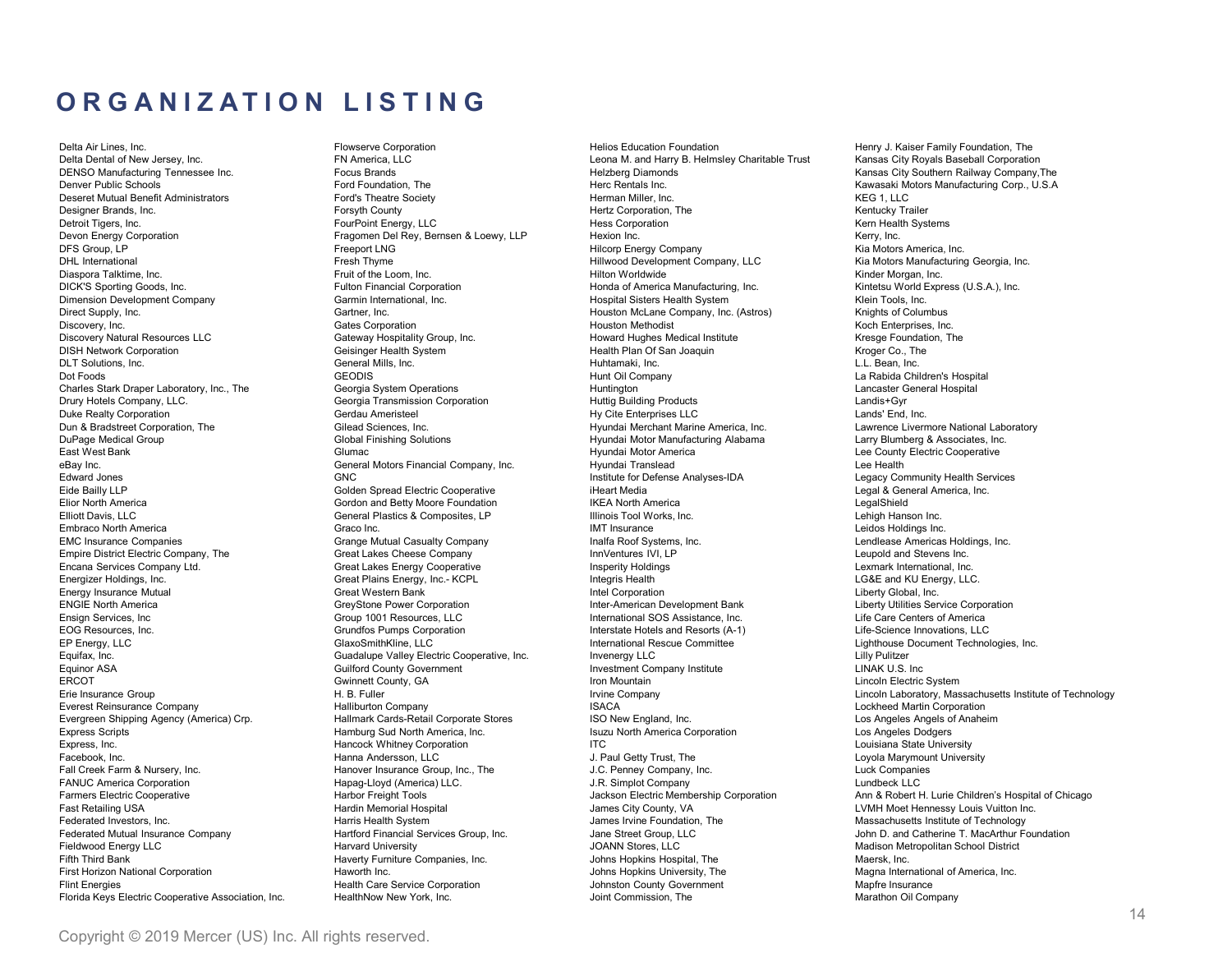# ORGANIZATION LISTING<br>
Margaret A Cargill Philanthropies<br>
Margaret A Cargill Philanthropies<br>
Margaret A Cargill Philanthropies<br>
Margaret A Cargill Philanthropies<br>
Margaret A Cargill Philanthropies<br>
Margaret A Cargill Philan

Marcum LLP New York Yankees Pinnacle Foods Group LLC Sasol North America Margaret A. Cargill Philanthropies New York Yankees<br>Margaret A. Cargill Philanthropies New York Yankees<br>Margaret A. Cargill Philanthropies Newfield Exploration Company Pioneer Natural Resources USA, Inc. Schenker, Inc. Te Marcum LLP  $\blacksquare$   $\blacksquare$   $\blacksquare$   $\blacksquare$   $\blacksquare$   $\blacksquare$   $\blacksquare$   $\blacksquare$   $\blacksquare$   $\blacksquare$   $\blacksquare$   $\blacksquare$   $\blacksquare$   $\blacksquare$   $\blacksquare$   $\blacksquare$   $\blacksquare$   $\blacksquare$   $\blacksquare$   $\blacksquare$   $\blacksquare$   $\blacksquare$   $\blacksquare$   $\blacksquare$   $\blacksquare$   $\blacksquare$   $\blacksquare$   $\blacksquare$   $\blacksquare$   $\blacksquare$  Marriott International, Inc. Next Marriott International, Inc. Next Marriotte International, Inc. Next Marriotte International, Inc. Next Marriotte International, Inc. Next Marriotte International, Inc. Next Marriotte Int Marcum LLC  $\blacksquare$ <br>Marcum LLC  $\blacksquare$ <br>Marsh Adviseo, LLC New York Yankees (U.S. T. I.N.), Primate Foots Group, U.S.<br>Marsh Adviseo, Inc. New Section Company Pluss (U.S.A.), Inc. Primate Credit Union Inc. SchoolsFirst Federal Maschhoffs, The NIBCO, Inc. Polaris Industries Inc. Schulte Hospitality Group, Inc. Matheson Tri-Gas Nissan North America, Inc. Port of Houston Authority Seattle Mariners  $\begin{tabular}{l|c|c|c|c|c|c|c|c} \multicolumn{3}{c}{\textbf{Marginal} & \textbf{Marginal} & \textbf{Marginal} & \textbf{Marginal} & \textbf{Marginal} & \textbf{Marginal} & \textbf{Marginal} & \textbf{Marginal} & \textbf{Marginal} & \textbf{Marginal} & \textbf{Marginal} & \textbf{Marginal} & \textbf{Marginal} & \textbf{Marginal} & \textbf{Marginal} & \textbf{Marginal} & \textbf{Marginal} & \textbf{Marginal} & \textbf{Marginal} & \textbf{Marginal} & \textbf{Marginal$ Matson Navigation Company Noblis, Inc. PotlatchDeltic Corporation Securian Financial Group **ORGANIZATION LISTING**<br>
Maximus Real Estate Partners Norto (Anti-Vienne Company Preserviction) (U.S. Semintary Distribution)<br>
Maximus Real Estate Partners Operation Pracair Distribution, Inc. Seminates Northern Preservict Mazda North American Operations North Central Group, The Praxair, Inc. Senko Advanced Components, Inc. **ORGANIZATION LISTING**<br>
Memorial Angle Consider the Consider Consider the Consider Consider the Consider Consider the Consider Consider<br>
Memorial Angle Consider the Conservation Conservation Conservation Conservation Cons  $\begin{array}{lllllllllll} \textbf{R} & \textbf{G} & \textbf{M} & \textbf{S} & \textbf{S} & \textbf{S} & \textbf{S} & \textbf{S} & \textbf{S} & \textbf{S} & \textbf{S} & \textbf{S} & \textbf{S} & \textbf{S} & \textbf{S} & \textbf{S} & \textbf{S} & \textbf{S} & \textbf{S} & \textbf{S} & \textbf{S} & \textbf{S} & \textbf{S} & \$ Meijer, Inc. NorthShore University HealthSystem Princeton Community Hospital Serta Simmons Bedding Memorial Healthcare System - FL Northwest Bank Princeton University Shands HealthCare **ORGANIZATION LISTING**<br>
Wanna in the community of the community of the community Hospital Principal Financial Group of the community Hospital Principal Financial Group of the community Hospital Principal Financial Group o Mercedes-Benz U.S. International, Inc. NorthWestern Energy ProAssurance Corporation Sherwin-Williams Company, The Mercury Insurance Group NRG Energy, Inc. Progressive Insurance Simpson Manufacturing Company, Inc. Merit Energy Company NTCA - The Rural Broadband Association Public Company Accounting Oversight Brd Skoll Foundation  $\begin{tabular}{|c||c|} \hline \textbf{R G AMIZATION} & \textbf{S T IN G} & \textbf{N}{125} & \textbf{N}{25} & \textbf{N}{25} & \textbf{N}{25} & \textbf{N}{25} & \textbf{N}{25} & \textbf{N}{25} & \textbf{N}{25} & \textbf{N}{25} & \textbf{N}{25} & \textbf{N}{25} & \textbf{N}{25} & \textbf{N}{25} & \textbf{N}{25} & \textbf{N}{25} & \textbf{N}{25} & \textbf{N}{25} & \textbf{N}{25} & \text$ Mersen NW Natural Pyramid Hotel Group SMCP USA, Inc. Metalsa Structural Products, Inc. Northwest Evaluation Association QBE Holdings, Inc. Snapping Shoals Electric Membership Corporation Metropolitan Life Insurance Co. New York Independent System Operator QEP Resources, Inc. Solvay USA, Inc. Miami Marlins, LP Oakland A's Networks Association Rabobank, N.A. South Central Power Company Mid Coast-Parkview Health Oasis Petroleum, Inc. Radian Group, Inc. Southeast Alabama Medical Center Middle Tennessee Electric Membership Corporation Occidental Petroleum Corporation (OXY) Raising Cane's LLC Southeastern Grocers Middlebury College OCHIN, Inc. Ralph Lauren Corporation Southern Maryland Electric Cooperative, Inc. Midland States Bank OCP Research Ramboll US Corporation Southwest Gas Corporation Milwaukee Brewers Baseball Club Oglethorpe Power Corporation RAND Corporation Southwest Power Pool Minnesota Twins Ohio State University, The Randstad North America, Inc. Southwestern Energy Company Miramax Film New York 1992 - The Miramax Film New York 1992 - Society Range Resources Corporation (and the second and the second and the second and the second and the second and the second and the second and the second an Minimite Cooperator Microsoft (1974) (1974) (1974) (1974) (1974) (1974) (1974) (1974) (1974) (1974) (1974) (1974) (1974) (1974) (1974) (1974) (1974) (1974) (1974) (1974) (1974) (1974) (1974) (1974) (1974) (1974) (1974) (19 Manne is the constitution of the constitution of the constitution of the constitution of the constitution of the constitution of the constitution of the constitution of the constitution of the constitution of the constitu Mitre Corporation Corporation Ocean Network Express (North America) Corporation Ocean Network Express (North America) Inc. North America) Inc. North America) Inc. Raymond Corporation Corporation (North America) Inc. Raymo Mosaic Company, The Mosaic Company, The Mosaic Company, The Company, The Company, The Company, The Company, The Company, The Company, The Company, The Company, The Company, The Company, The Company, The Company, The Compa Moss Adams LLP ONEOK, Inc. Regions Financial Corporation SRI International Mount Saint Mary's University OOCL (USA) Inc. Relypsa, Inc. St. Louis Cardinals, LLC MultiCare Company, The Company of the Company of the Company of the Company of the Company of the Company of the Company of the Company of the Company of the Company of the Company of the Company of the Company of the Com MultiCare in the Corporation of the Computer System of the Computer System of the Computer System of the Computer System of the Computer System of the Corporation of the Computer System of the Corporation of the Corporati Multimatic Structures & Suspension OU Medicine Robert Wood Johnson Foundation Stanford University Murricules, the Poster of the Northern Corporation of the Northern Corporation Oxford Industrial Corporation Oxford International Corporation or the Standard Corporation of the Standard Corporation of the Standard Corpora Mutual of Omaha Insurance Company in the Company Company Company in the Company of Omaha Insurance Company in the Company of Company in the Company of Company in the Company of Company in the Company of Company of Company North American Stamping Computer Computer Computer Computer Computer Computer Computer Computer Computer Computer Computer Computer Computer Computer Computer Computer Computer Computer Computer Computer Computer Computer National Grid Company in the Company of the Company of the Company Research of the Company Research of North Carolina (NATION COMPANY) and the Company of North Carolina (NATION COMPANY) and the Company of North Carolina ( National Association of Home Line in the Company of Home Line and Association of Home Builders Partner Reinsurance Company Russian Center Reinsurance Company Russian Center Company Russian Center Center Center Center Cent National Association of Manufacturers (Manufacturers Passel and the Association of Manufacturers (Manufacturers Passel and the Association of Manufacturers Passel and the Association of Manufacturers Passel and the Associ National Species Species of Vermont Center Center Center Center Center Center Center Center Center Center Center Center Center Center Center Center Center Center Center Center Center Center Center Center Center Center Cen National Rural Electric Cooperation (State Cooperation Cooperation Cooperation (State Cooperation Cooperation Cooperation (State Cooperation Cooperation (State Cooperation Cooperation Cooperation (State Cooperation Cooper National Rural Utilities Cooperational Rural Utilities Cooperations in the cooperation of the Cooperations Cooperations in the Cooperation of the Cooperations of the Cooperations International Corp. (1) the Cooperations C Nauticus International Case of the Case of the Case of the Case of the Case of the Case of the Case of the Case of the Case of the Case of the Case of the Case of the Case of the Case of the Case of the Case of the Case of Navigation is the strength of the strength of the strength of the strength of the strength of the strength of the strength of the strength of the strength of the strength of the strength of the strength of the strength o Navistar, Inc. Peabody Corporation (Inc. Peaco Corporation Corporation Corporation (Inc. Peaco Corporation Corporation Corporation (Inc. Peaco Corporation Corporation Corporation Corporation Corporation (Inc. Peaco Corpor

Navy Federal Credit Credit Credit Credit Credit Credit Credit Credit Credit Credit Credit Credit Credit Credit Credit Credit Credit Credit Credit Credit Credit Credit Credit Credit Credit Credit Credit Credit Credit Credi Nebraska Public Power Distribute Constraine (Sundt Constraine Constraine Constraine Constraine Constraine Constraine Constraine Constraine Constraine Constraine Constraine Constraine Constraine Constraine Constraine Const NeueGen Lectric Street of the Corporation of the Corporation of the Corporation of the Corporation of the Corporation of the Corporation of the Corporation of the Corporation of the Corporation of the Corporation of the C New Orientations Considered the Considered Considered Considered Considered Considered Considered Considered Considered Considered Considered Considered Considered Considered Considered Considered Considered Considered Co New Hampshire Cooperation Cooperation Cooperation Cooperation Cooperation Cooperation Cooperation Cooperation Cooperation Cooperation Cooperation Cooperation Cooperation Cooperation Cooperation Cooperation Cooperation Coop New Hanover County, The County of the County of the County of the County of the County of the County of the County of the County of the County of the County of the County of the County of the County of the County of the C New York Communication of the Communication of the Communication of the Communication of the Communication of the Communication of the Communication of the Communication of the Communication of the Communication of the Co New York 1999, 1999, 1999, 1999, 1999, 1999, 1999, 1999, 1999, 1999, 1999, 1999, 1999, 1999, 1999, 1999, 1999, 1999, 1999, 1999, 1999, 1999, 1999, 1999, 1999, 1999, 1999, 1999, 1999, 1999, 1999, 1999, 1999, 1999, 1999, 199